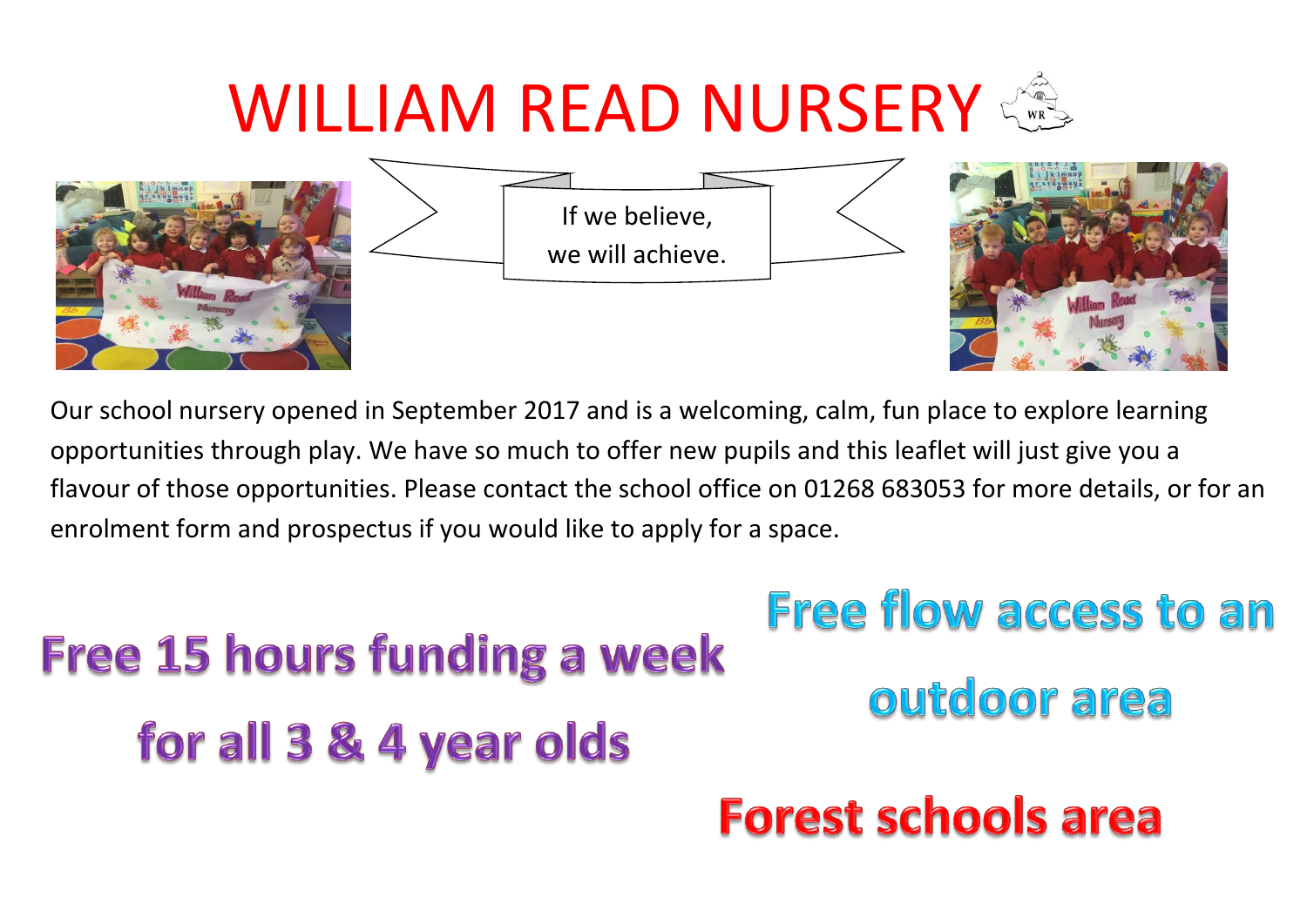### Welcome to the Nursery year at William Read Primary and Nursery School!

This prospectus will provide you with useful information about life in our Nursery.

Our vision in school is to build foundations for every child to fulfil their potential in life.

Our mission therefore is to create an inclusive environment encouraging forward thinking, determined successful pupils, who will draw inspiration from each other. Pupils will develop lifelong skills to use in an ever changing world and understand that working together in an honest and respectful partnership is the way forward.

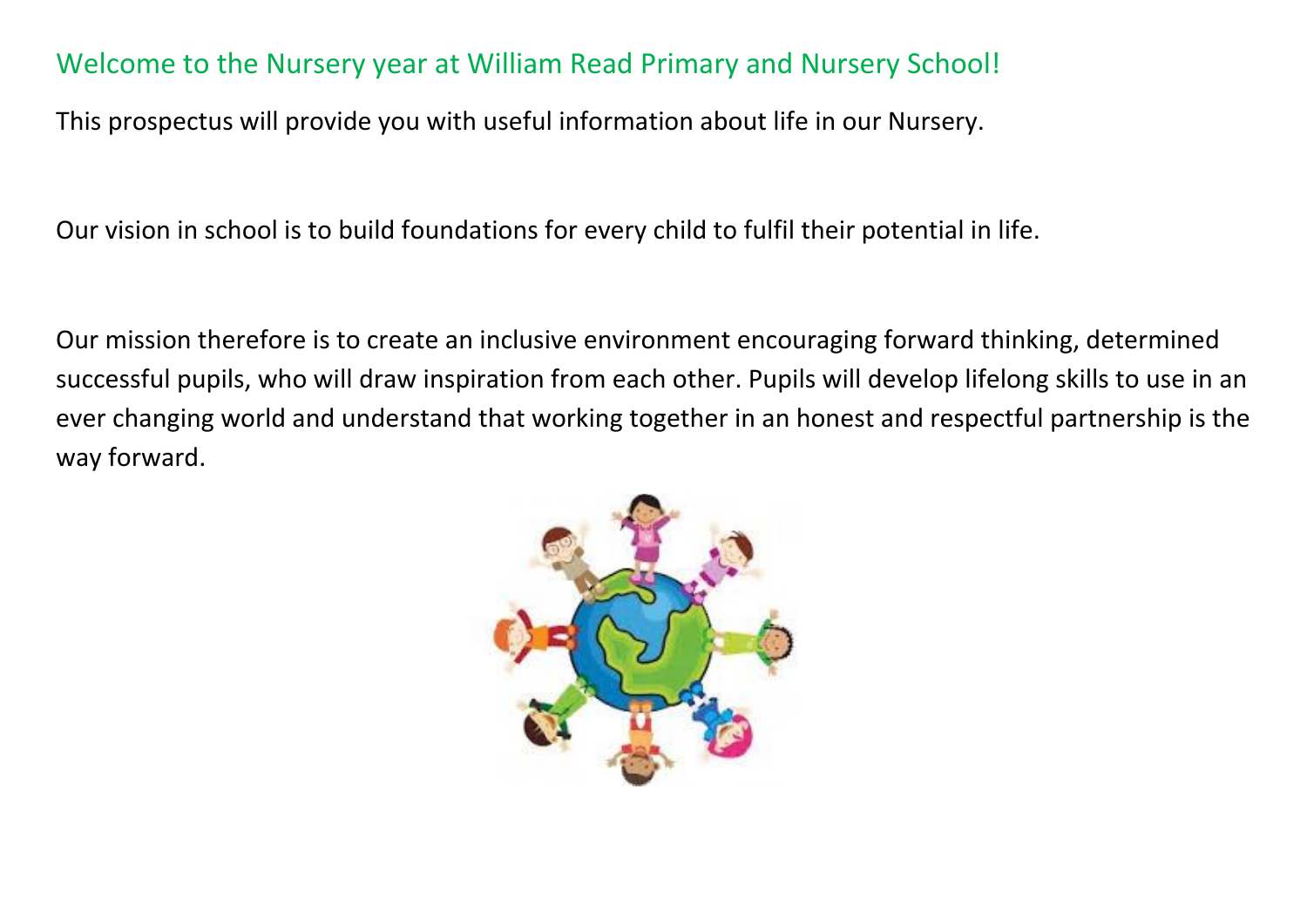## Settling in **Dropping off and collecting**

for your child. We will try hard to make the transfer from responsible adult. home to Nursery a happy experience. Parents are  $*P$  Please inform us in advance if there will be someone new encouraged to stay for the first couple of sessions their child collecting your child. comfortable enough to be left.  $\blacksquare$ 

Although the class teacher will be each child's key worker, any member of staff who works in the Nursery will be able to provide feedback about your child on a daily basis.

- The settling in period is a very important time in Nursery \* All children must be accompanied to and from school by a
	-
- attends Nursery until a time when their child feels \*It is important that children are dropped off and collected on

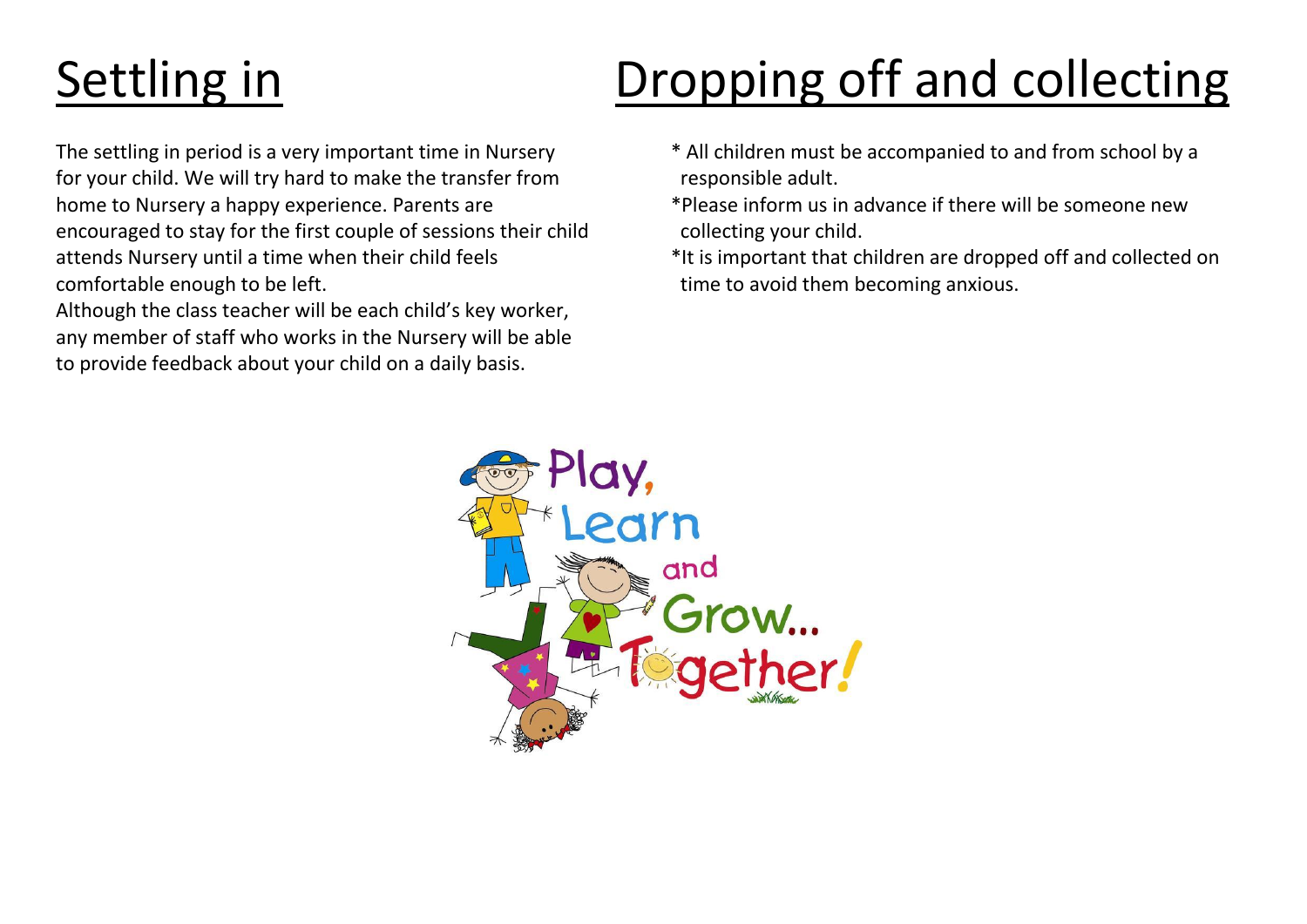## Nursery daily routine Snack time

- 
- 
- 
- 

### **Afternoon session (12.30 – 3.30)** or water.

- 
- 
- 
- 3.00 3.30 Tidy up and sharing time **or drink allergies.**

### **Full day session (8:30-11:30-12:30-3:30)**

Time table as above

11:30-12:30 - Lunch time charge £5.00

plus lunch needs to be provided.

**Morning session (8:30 – 11:30) Morning session (8:30 – 11:30)** The children will have access to the snack area 8.30-9.00 – Self registration and free play throughout the session they are at the Nursery. 9.00-9.30 – Teaching input/story & song time The Children serve themselves from a variety of 9.30 – 11.00 – Discovery play and snacks healthy snacks and have the option of selecting 11.00-11.30 – Tidy up and sharing time either milk (from the Cool Milk Company scheme)

12.30 – 1.00 – Self registration and free play and the play A contribution for cooking and additional snacks will 1.00-1.30 – Teaching input/story & song time be requested each term (see charging policy).

1.30 – 3.00 – Discovery play and snacks **Please inform the Nursery if your child has any food**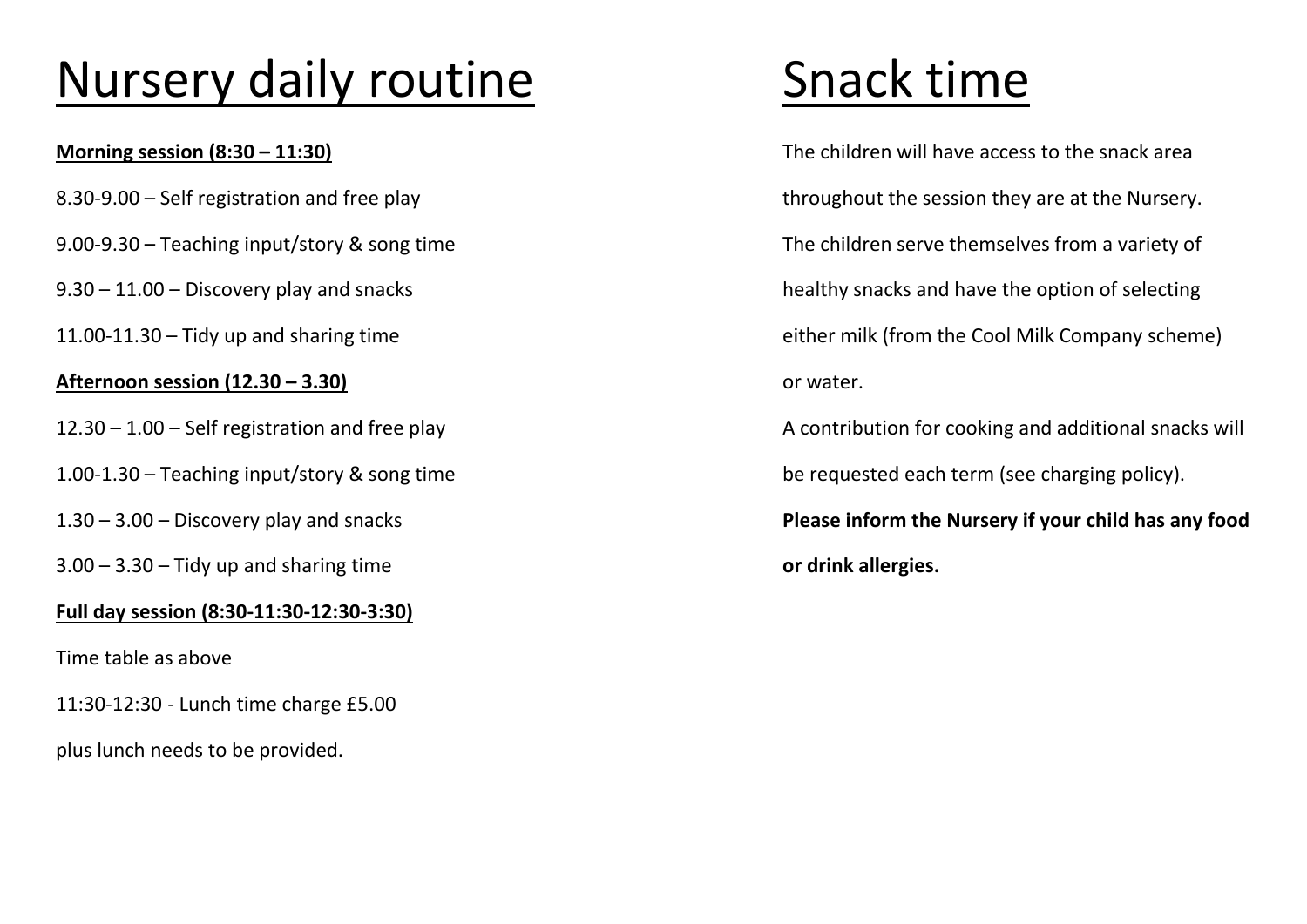



for any reason, please inform the Nursery as soon as possible. An information leaflet regarding the uniform for the

### **Sickness General Information**

Children who become unwell at Nursery will be cared Term time, holiday dates and inset days are usually in line for until parents can be contacted. It is important that with the primary school. You will be provided with a copy the Nursery has an up to date contact sheet in order to of the admissions policy upon starting the Nursery which notify parents of any problems. If your child is absent will inform you of the dates for the current academic year.

Nursery will also be provided with this prospectus.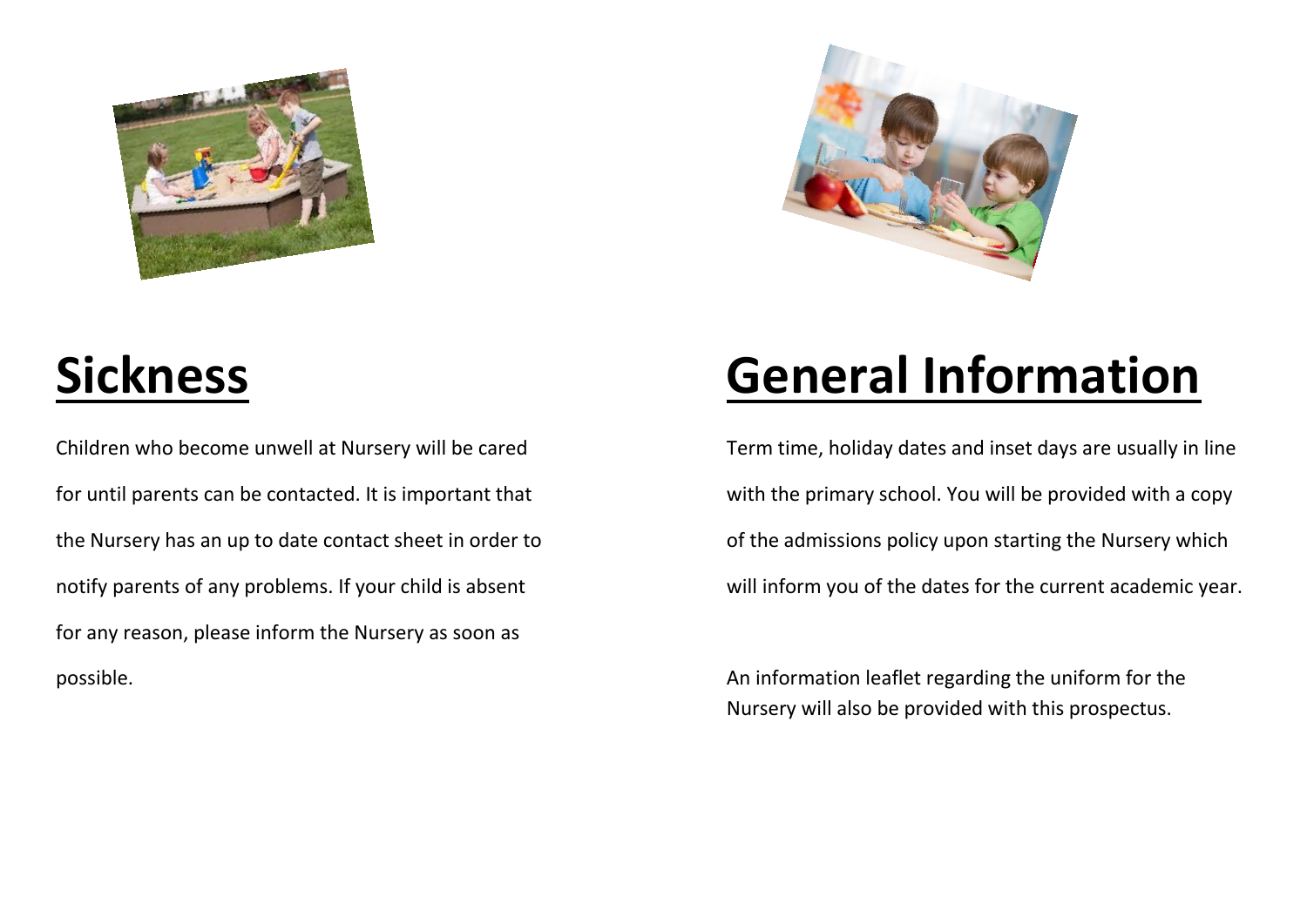### **Medicines**

The only medicines children will be able to take during **Please ensure that everything that is brought into Nursery** Nursery session times will be inhalers. These will be **is named. Children will need a pair of wellington boots** supervised by an adult. If your child is required to take **to be kept in the Nursery for use in the outside area.** antibiotics or other prescribed medication during their Nursery A copy of the toileting policy will be provided and a care session, the Nursery staff can administer this and will return plan will be created to meet any individual needs, it at the end of the session. Please ensure medicines are labelled. if necessary.